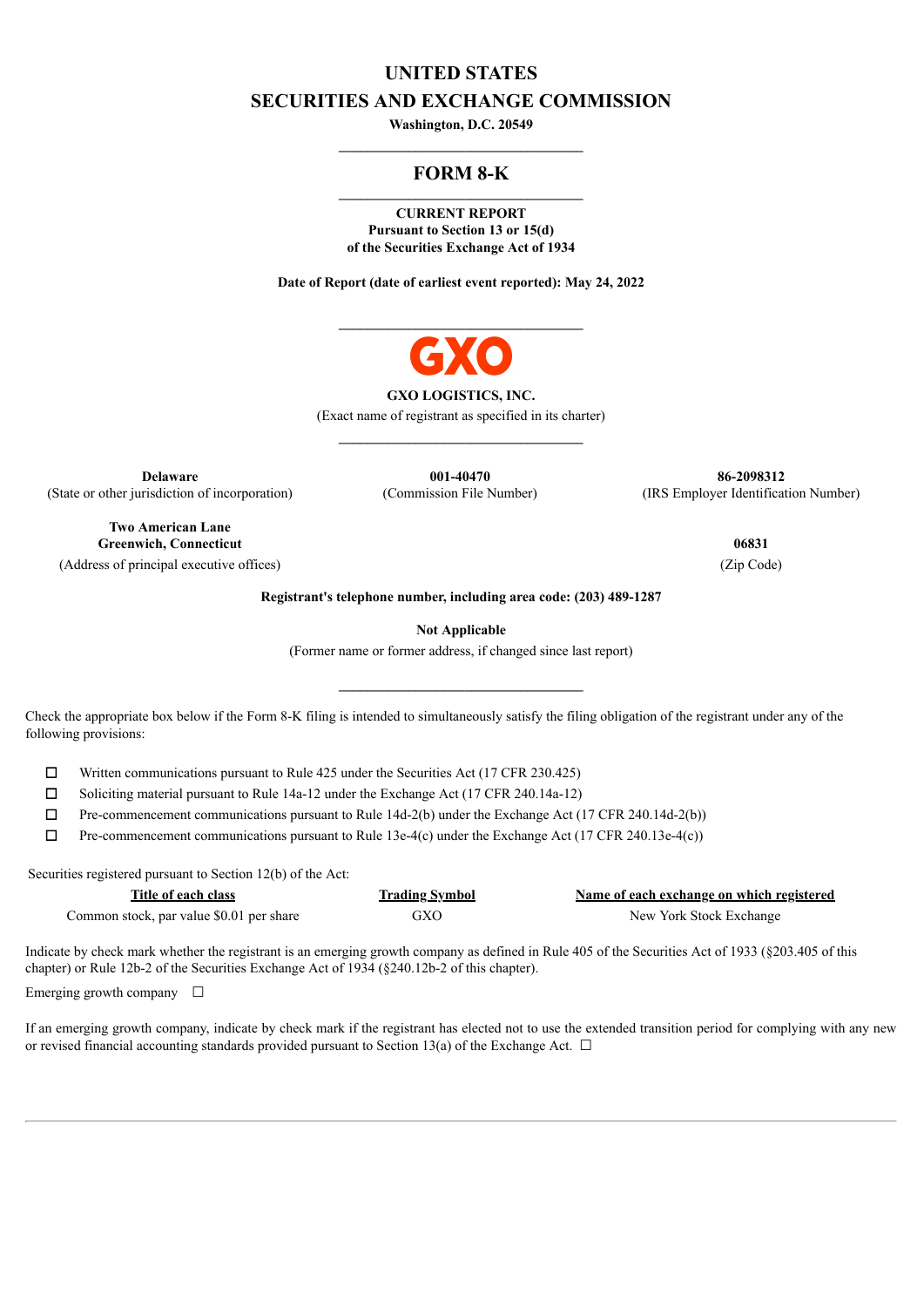### **Item 5.07 Submission of Matters to a Vote of Security Holders.**

(a) The 2022 annual meeting of stockholders (the "2022 Annual Meeting") of GXO Logistics, Inc. (the "Company") was held on May 24, 2022.

(b) At the 2022 Annual Meeting, the stockholders voted, to (1) elect two (2) members of our Board of Directors as Class I directors for a term to expire at the 2025 Annual Meeting of Stockholders; (2) ratify the appointment of KPMG LLP as the Company's independent registered public accounting firm for fiscal year 2022; (3) approve the advisory vote on the Company's executive compensation; and (4) approve the advisory vote on the frequency of future advisory votes to approve executive compensation.

#### **1. Election of Directors:**

| <b>Nominee</b> | <b>Votes For</b> | <b>Votes Against</b> | <b>Abstentions</b> | <b>Broker Non-Votes</b> |
|----------------|------------------|----------------------|--------------------|-------------------------|
| Gena Ashe      | 94,803,425       | 310,270              | 45,714             | 8,236,502               |
| Malcolm Wilson | 94,804,191       | 307,040              | 48,178             | 8,236,502               |

#### 2. Ratification of the Appointment of KPMG LLP as the Company's Independent Registered Public Accounting Firm for Fiscal Year 2022:

| Votes For 102,939,002 |  |
|-----------------------|--|
| Votes Against 411,701 |  |
| Abstentions 45,208    |  |
| Broker Non-Votes 0    |  |

### **3. Advisory Vote to Approve Executive Compensation:**

| Votes For 89,134,763       |  |
|----------------------------|--|
| Votes Against 4,221,486    |  |
| Abstentions 1,803,160      |  |
| Broker Non-Votes 8,236,502 |  |

#### **4. Advisory Vote on Frequency of Future Advisory Votes to Approve Executive Compensation:**

| One Year 92,447,163        |  |
|----------------------------|--|
| Two Years 39,979           |  |
| Three Years 2,592,202      |  |
| Abstentions 80,065         |  |
| Broker Non-Votes 8,236,502 |  |

(d) The Company has considered the outcome of the advisory vote and has determined, as was recommended by the Company's Board of Directors in the Company's definitive proxy statement filed with the Securities and Exchange Commission on April 25, 2022, that the Company will hold an advisory vote every year on the Company's executive compensation until the next required frequency vote.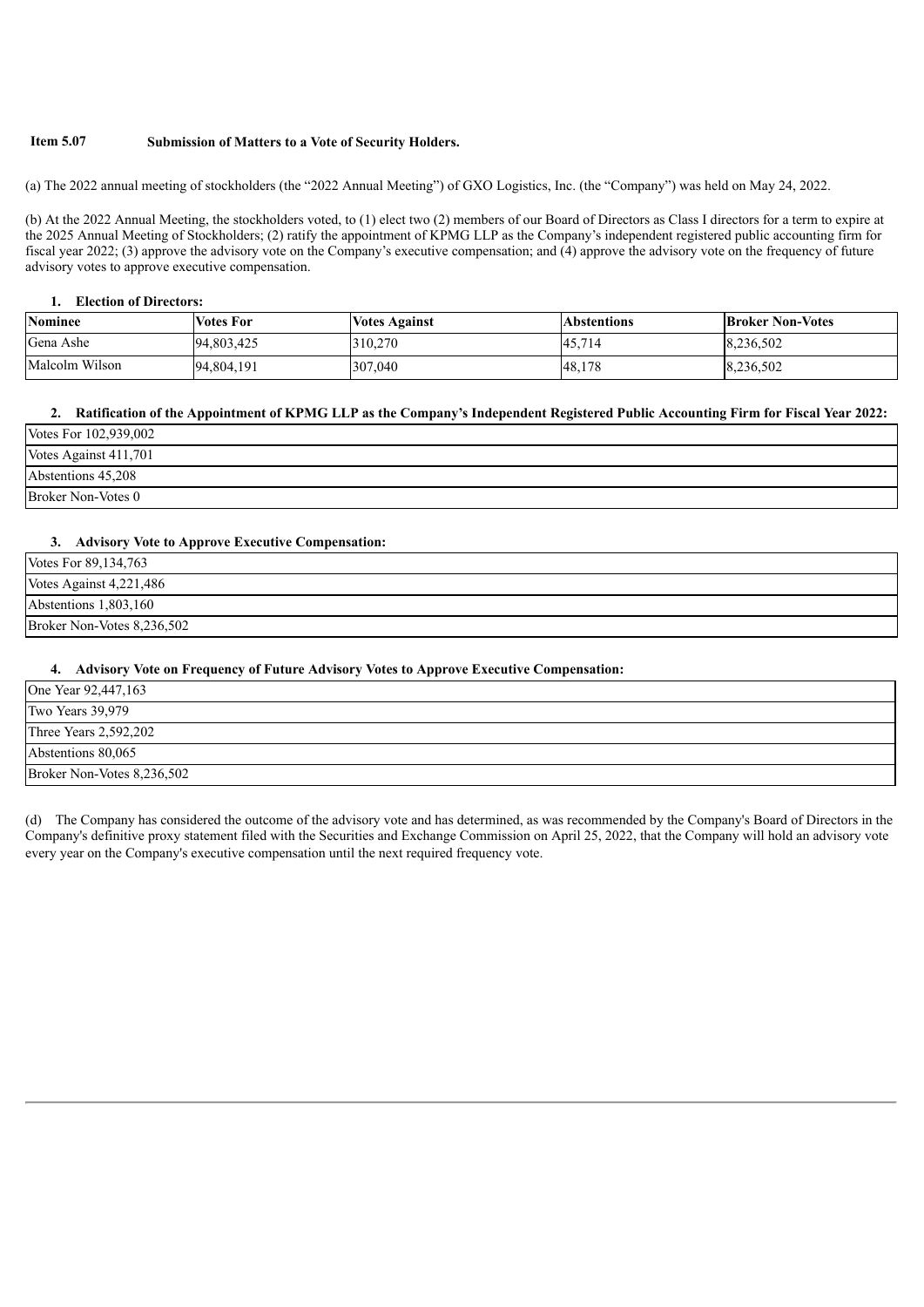## **Item 9.01. Financial Statements and Exhibits.**

(d) The following exhibits are being filed herewith:

Exhibit No. Description

104 Cover Page Interactive Data File (embedded within the Inline XBRL document)